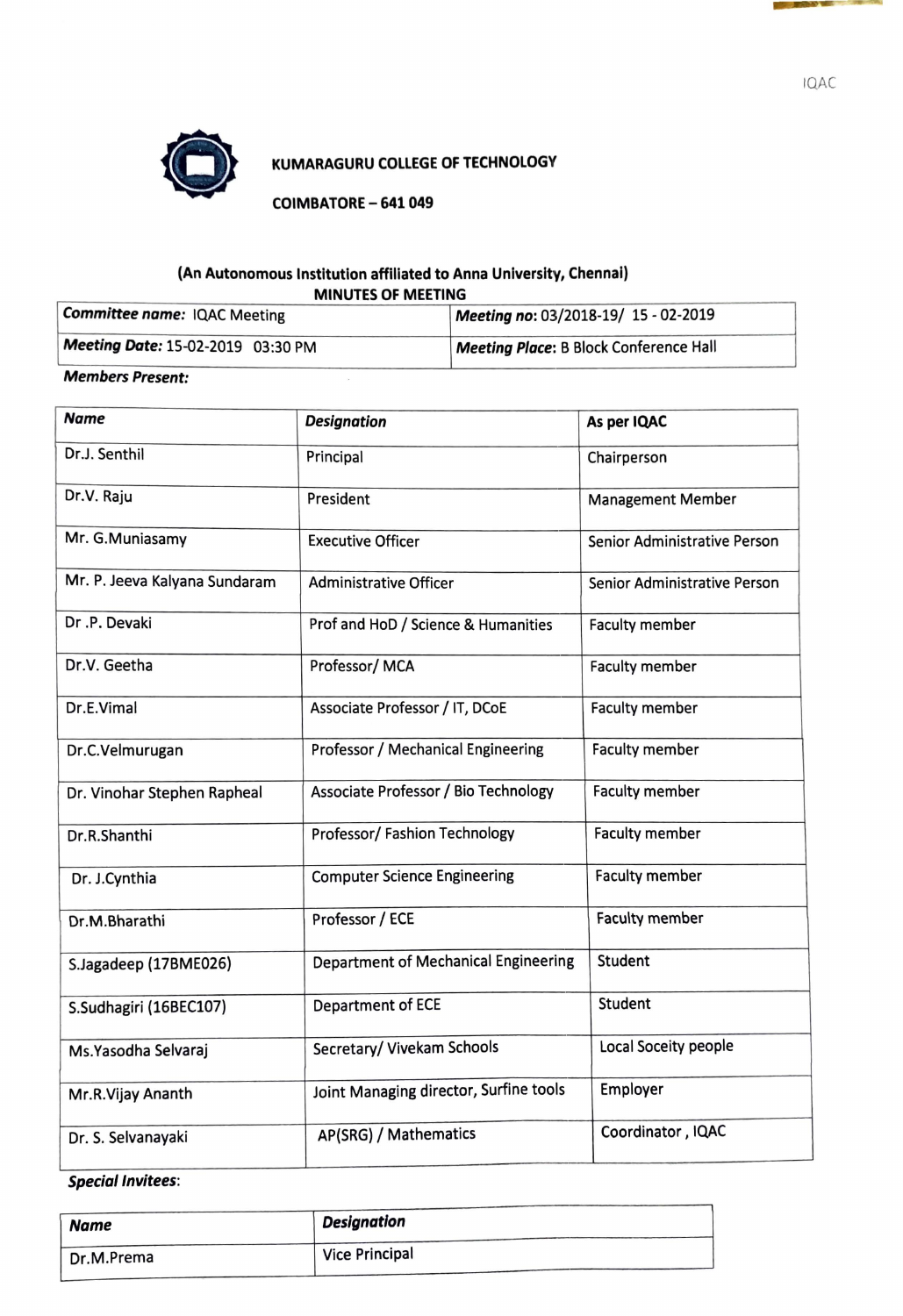| Dr.R.Manivel         | Professor/Department of Mechanical Engineering         |
|----------------------|--------------------------------------------------------|
| Dr. Mary Cherian     | Professor/MBA                                          |
| Dr.K.Paramasivam,    | Professor/Department of EEE                            |
| Mr.M.V.Umesh         | Associate Professor/Department of EIE                  |
| Dr.C.S.Senthil kumar | Associate Professor / Department of Fashion Technology |

# **Follow up of the previous meeting dated 15.10.2018**

- 1. NIRF data submitted in November 2018.
- 2. **ARIIA** submitted to MHRD In January 2019.
- 3. AQAR submitted to NAAC In December 2018.
- 4. Academic audit was completed as per schedule.

# **Highlights of the meeting:**

- 1. Feedback from students and Parents
- 2. Plan of even semester
- *3.* AU inspection for extension of autonomy
- *4.* NBA-Compliance audit

#### **Action Items:**

| Codes:         | A: Action | C: Comment<br>D: Decision<br>R: Recommendation I: Information                                                                                                                                                                                                                                                                        |                            |
|----------------|-----------|--------------------------------------------------------------------------------------------------------------------------------------------------------------------------------------------------------------------------------------------------------------------------------------------------------------------------------------|----------------------------|
| Item           | Code      | <b>Description</b>                                                                                                                                                                                                                                                                                                                   | Responsibility             |
| $\mathbf{1}$   |           | The detailed report of academic audit (odd semester) was presented<br>before the committee. The strength and weakness of the<br>departments were discussed.                                                                                                                                                                          |                            |
| $\overline{2}$ | R         | Principal appreciated the core team for their work and support<br>during Anna University inspection for extension of autonomy held on<br>09th February 2019. He called for such a support during the NBA<br>compliance audit for 5 UG programmes (Civil, EEE, ECE, CSE and IT),<br>scheduled on 22 <sup>nd</sup> February 2019 also. |                            |
| 3              |           | Academic plan for even semester was discussed for changes /<br>amendments, if any, preferred by HoDs.                                                                                                                                                                                                                                |                            |
| 4              | A         | Parents meeting for even semester is planned on 13.04.2019.                                                                                                                                                                                                                                                                          | Head, Audit                |
| 5              | A         | End semester result analysis meeting for all UG and PG programmes<br>has to be planned and conducted.                                                                                                                                                                                                                                | <b>IQAC</b><br>coordinator |
| 6              | A         | To redefine the mode of collecting feedback from students was<br>discussed.                                                                                                                                                                                                                                                          | <b>CSD</b>                 |
|                |           |                                                                                                                                                                                                                                                                                                                                      |                            |